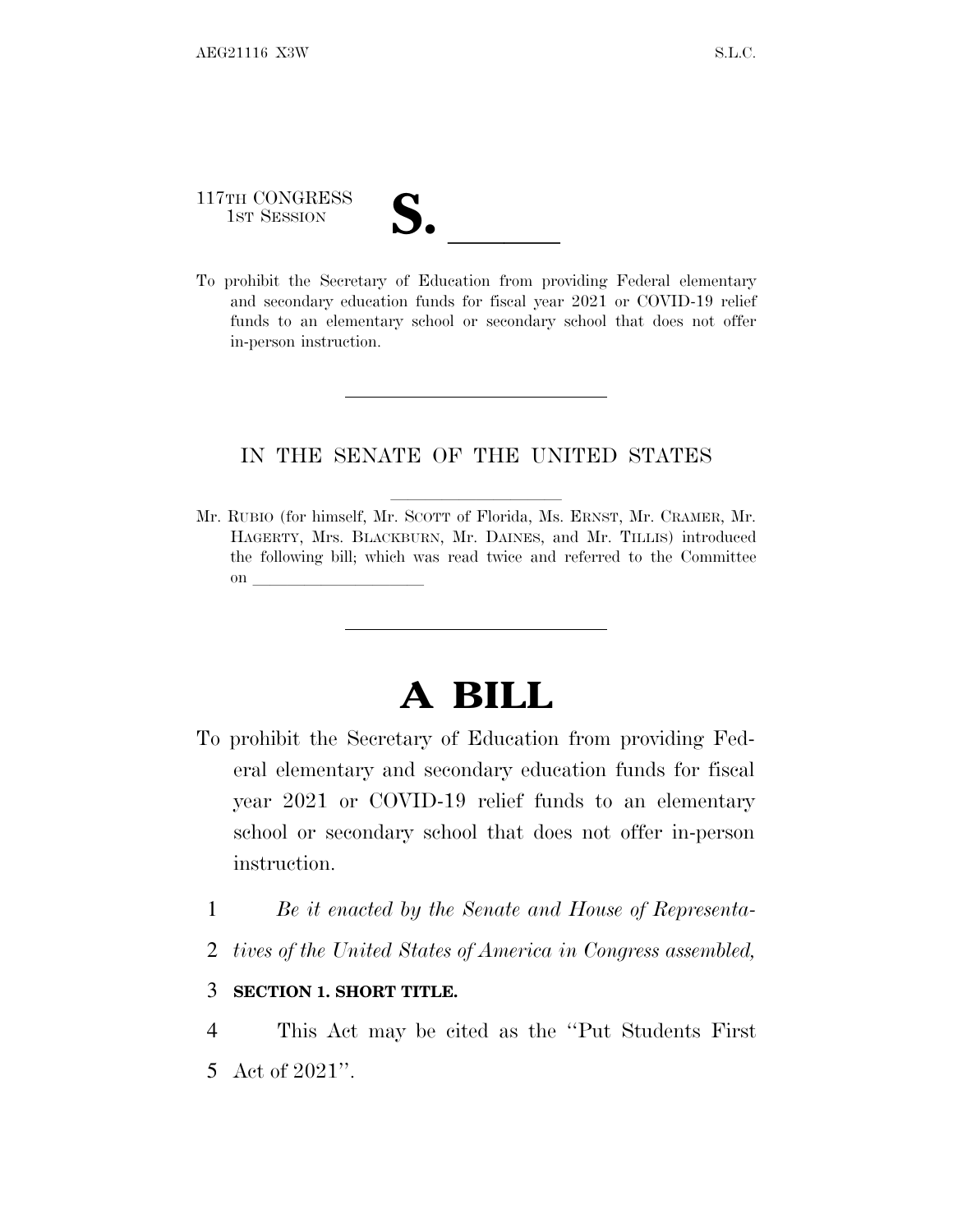$\mathfrak{D}$ 

### **SEC. 2. PROHIBITION OF FEDERAL EDUCATION FUNDS FOR K-12 SCHOOLS THAT DO NOT REOPEN.**

 (a) I<sup>N</sup> GENERAL.—Notwithstanding any other provi- sion of law, beginning on the date of enactment of this Act, the Secretary of Education may not provide any Fed- eral funds appropriated for fiscal year 2021 under the Ele- mentary and Secondary Education Act of 1965 (20 U.S.C. 6301 et seq.) or appropriated for COVID-19 relief, to an elementary school or secondary school that does not offer in-person instruction (either on a full-time basis or a hy- brid basis with home learning) for all students enrolled in the school by not later than April 30, 2021.

(b) FORFEIT AND RETURN OF FUNDS.—

 (1) IN GENERAL.—An elementary school or sec- ondary school that receives Federal funds appro- priated for fiscal year 2021 under the Elementary and Secondary Education Act of 1965 (20 U.S.C. 6301 et seq.) or appropriated for COVID-19 relief on or after the date of enactment of this Act that does not offer in-person instruction (either on a full- time basis or a hybrid basis with home learning) for all students enrolled in the school by not later than April 30, 2021, shall forfeit any Federal funds ap- propriated for fiscal year 2021 that have not been distributed and return any funds appropriated for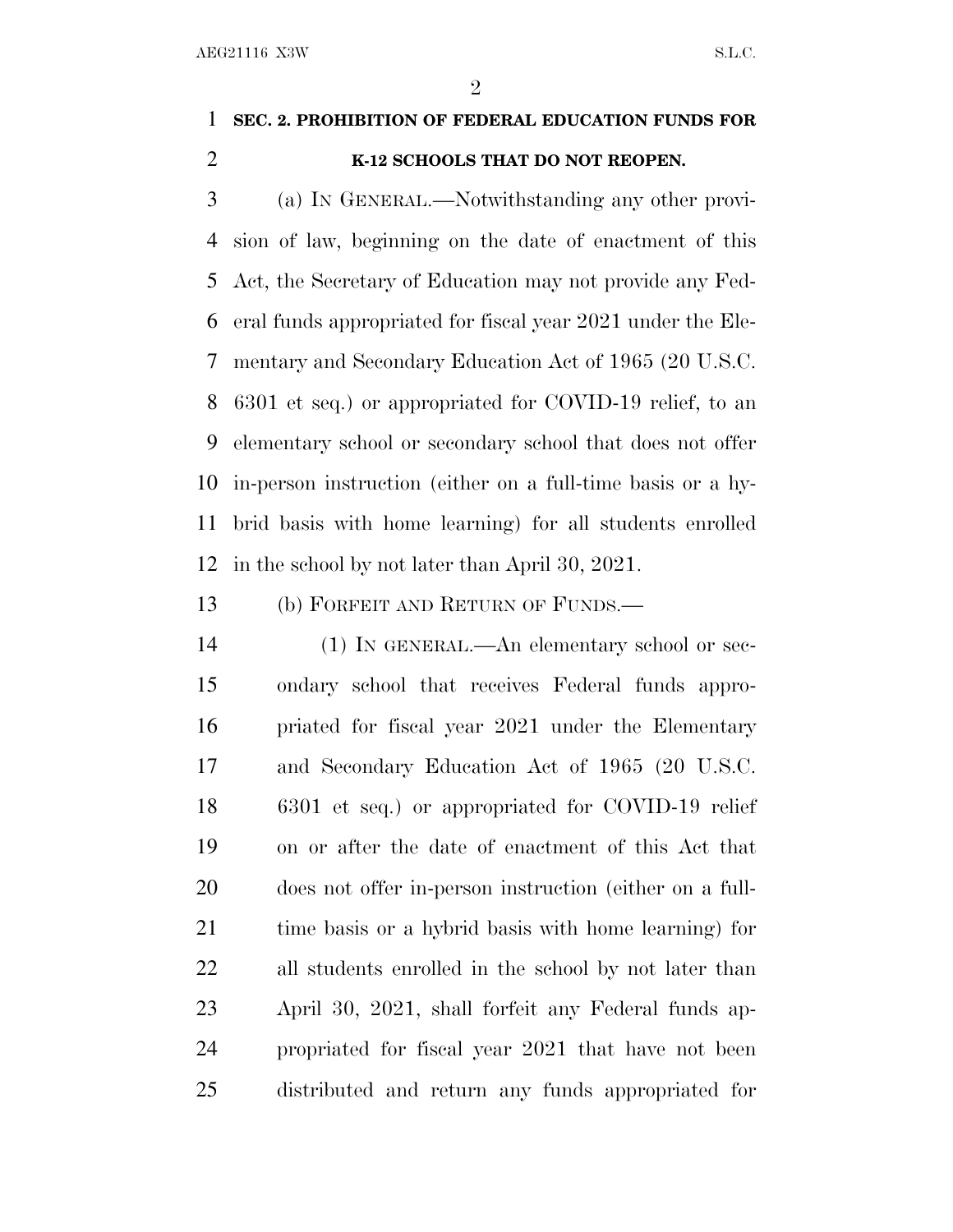COVID-19 relief on or after the date of enactment of this Act to the Secretary of Education. (2) USE OF FORFEITED AND RETURNED FUNDS.— (A) IN GENERAL.—The Secretary of Edu- cation shall use funds forfeited or returned under paragraph (1) to provide States, in which schools described in paragraph (1) operate, the option to receive funds to provide a school choice option for students enrolled in schools that do not offer in-person instruction. To be eligible to receive such funds, a State shall sub- mit to the Secretary of Education, by not later 14 than May 15, 2021, an implementation plan to provide school choice options for students who are enrolled in schools that do not offer in-per- son instruction (either on a full-time basis or a hybrid basis with home learning) for all stu- dents enrolled in the schools. (B) GRANTS TO STATES WITH HIGHEST PERCENTAGE OF SCHOOLS OFFERING IN-PER- SON INSTRUCTION.—If a State described in subparagraph (A) does not submit an imple-mentation plan to the Secretary of Education

by not later than May 15, 2021, as described